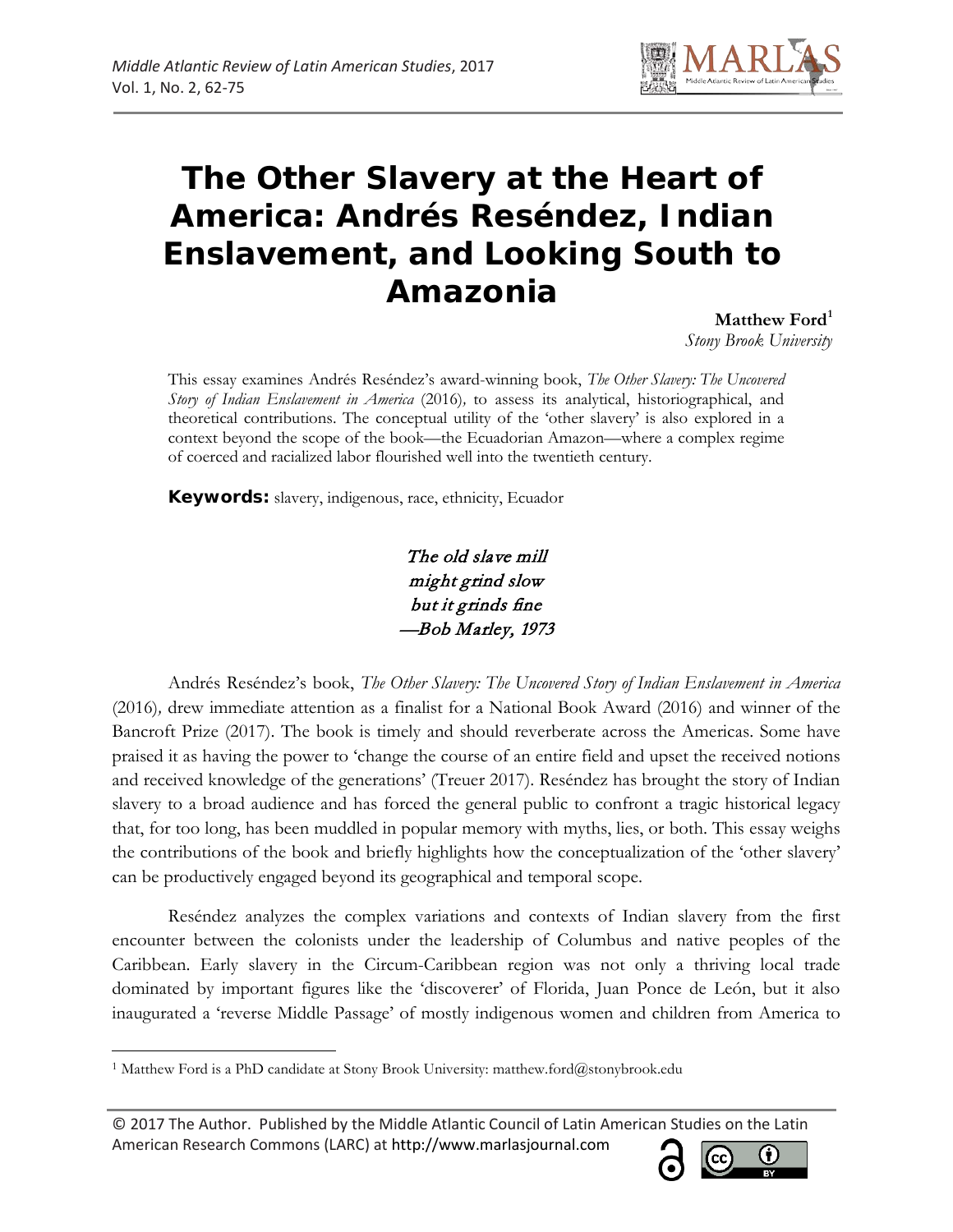Spain (Reséndez 50). Columbus himself began this trade, taking hundreds of indigenous slaves to the markets of southern Spain, where some of them fought for and won their freedom.

Reséndez contributes to a newer historiographic terrain by illuminating what some would call the agency of Native Americans, showing that they were also involved in—and sometimes dominated—the slave trade. However, he never simplistically flips the power script but instead walks a fine line between domination and resistance in a way that sharply demonstrates the complexities of power. In studying the Jesuit efforts in the Sonoran desert with the Seri Indians, for example, he argues that the 'padres may have thought they were "civilizing" the Seris, but the opposite was equally plausible: the Seris had incorporated the missions into their way of life, as they continued to move, hunt, and gather' (205). Nevertheless, some readers, especially those familiar with the theoretical debates on 'agency' (see Mahmood 2011; Roberts 2017), may be left thirsty for deeper analysis in the chapters illuminating 'native power' (see especially chapter 9).

The book moves seamlessly through the well-worn territory of sixteenth century debates on Indian slavery, the New Laws of 1542, and explores the antislavery convictions of Spanish royals such as Queen Isabella, Philip IV (in his later years), and reluctant reformist governors who held 'good intentions gone terribly wrong' (35). Reséndez brings fresh interpretation to subjects with deep historiographies, arguing, for example, that Indian slavery has been largely overlooked as a causal factor for the massive Pueblo Revolt of 1680. While most historiography argues that the revolt was the result of a clash of cultures and religious beliefs, Reséndez shows that the Indian slave trade blossomed in the decades leading up to the revolt and therefore should not be overlooked.

The concluding chapters focus on the particulars of the 'other slavery' in the western United States. Reséndez analyzes the slaving operations of California legends like John Sutter and how the 'other slavery' was enshrined into law. Proclamations and legislation of the 1840s and 1850s including a certificate and pass system, as well as an 'apprenticeship program'—indicate that California was a testing ground for postbellum forms of racialized coercion in the South. Reséndez also traces shifts in the 'other slavery' as the West came under US rule. Civil War soldiers who found themselves in the West as part of the Union army launched a scorched-earth campaign against the Navajo that sought to remove them from their homelands and onto a reservation at Bosque Redondo. Reséndez argues that this campaign and the steady occupation of the West rejuvenated the Indian slave trade, especially among the Navajo. The last chapter shows how postbellum abolition efforts largely excluded any consideration of Indian enslavement, and states like California were unable to eliminate it. In New Mexico, where a sympathetic governor declared all Indian peons free in 1867 after the passage of the Peonage Act, legislation against Indian servitude made more progress, diminishing but not eliminating it until well into the twentieth century.

# **Frontiers, Modernity, and Coloniality**

Although the scope of the book is undoubtedly vast, Reséndez foregrounds a few caveats, one being that the book 'does not offer a running history of Indian slavery in the Western Hemisphere,' which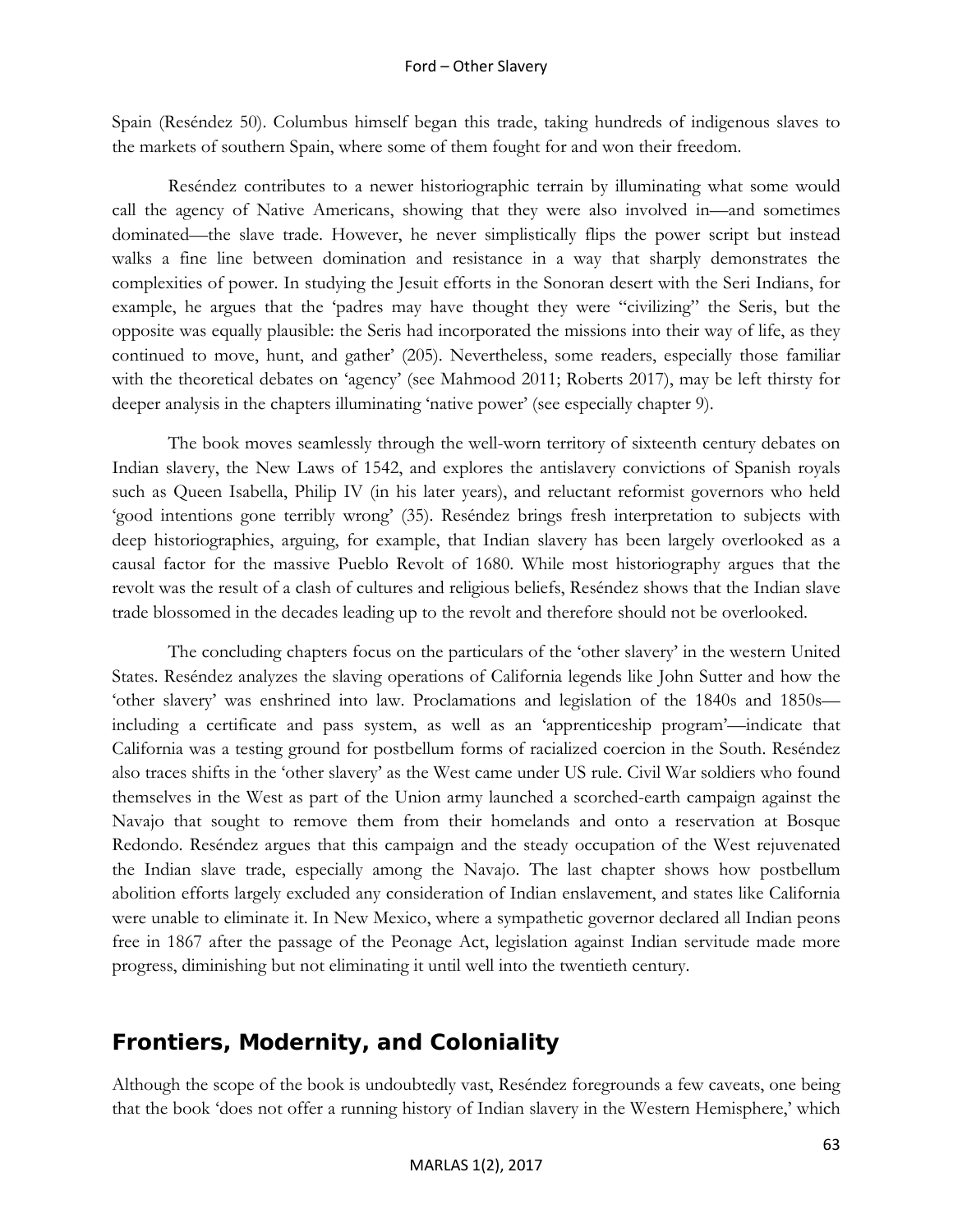would be, as he rightly notes, 'a gargantuan task' (9). The focus is predominately on the Caribbean, northern Mexico, and the US Southwest, although he gives more than a brief nod to Indian slaving and Spanish antislavery campaigns in South America that will be of interest for Latin Americanists. He notes that after an Indian insurrection in southern Chile in the late sixteenth century, the Mapuche were stripped of royal protection in 1608, thereby legalizing Indian slavery in the southern tip of the empire. Nearly five decades later, Philip IV launched a crusade to end the enslavement of Mapuches, an effort that continued with gusto under the reigns of Queen Mariana and Charles II.

Seventeenth-century slaving in southern Chile is one of many examples illustrating a central tenet of Reséndez's book: the unique particularities of frontier zones often undermine political and ethical principles held in centers of power. Even amidst royal antislavery crusades of the midseventeenth century, the slaving grounds simply 'shifted to remote frontiers … where imperial control remained minimal or nonexistent and the constant wars yielded steady streams of captives' (132). Frontiers like the Los Llanos of Colombia and Venezuela were also fertile slaving grounds where Carib Indians often became the main slave suppliers. In the face of royal decrees against Indian slavery, local governors and Catholic missions—a typical frontier institution that receives thorough analysis—resisted and continued to participate in slave markets, thereby bringing into 'sharp relief the limits of monarchical power, especially in distant lands and backwaters' (146).

Although perhaps it was not his intention, Reséndez presents arguments that fit well into larger debates about modernity, colonialism, and coloniality. In contrast to British and French postcolonial analysts, Latin American decolonial thinkers (Dussel 1993, 2000; Mignolo 2000; Quijano 2000, 2010) have argued that modernity dawned in the sixteenth century, and Reséndez sketches the uniquely modern aspects of the Spanish empire, as does Irene Silverblatt (2004). Indian slavery itself comes across as a modern form of coercion rooted in epistemic structures that ranked human difference in fundamentally modern ways, in contrast to their less secular predecessors. Furthermore, the Spaniards set precedents for those empires usually associated with modernity. For instance, Reséndez notes that a 'century before the American and French Revolutions, the Spanish crown set out to free the slaves around the world' (125). Nevertheless, the book shows that despite humanitarian impulses and the liberatory promises of modernity, abusive and coercive structures transformed and survived—often in the frontiers—leaving intact what Quijano called the 'coloniality of power' (2000).

Enlightenment-era empires carried this legacy forward, simultaneously embracing universalist values while colonizing and enslaving. Postcolonial thinkers of the Anglo and Francophone worlds like Franz Fanon, Aimé Césaire, and Edward Said launched potent critiques against these epistemic and political regimes. Colonial spaces in which law and ethics were suspended, and behaviors and practices outlawed in metropoles thrived, constituted what Fanon called the 'zone of nonbeing' (Fanon 2008: 90; Maldonado Torres 2014: 701-702). Reséndez highlights the Spanish American origins of what became central to postcolonial and decolonial critiques of Euromodernity. He also reveals that Fanon's 'zone of nonbeing' was not exclusive to colonial outposts, but in fact thrived in the postcolonial and postbellum US.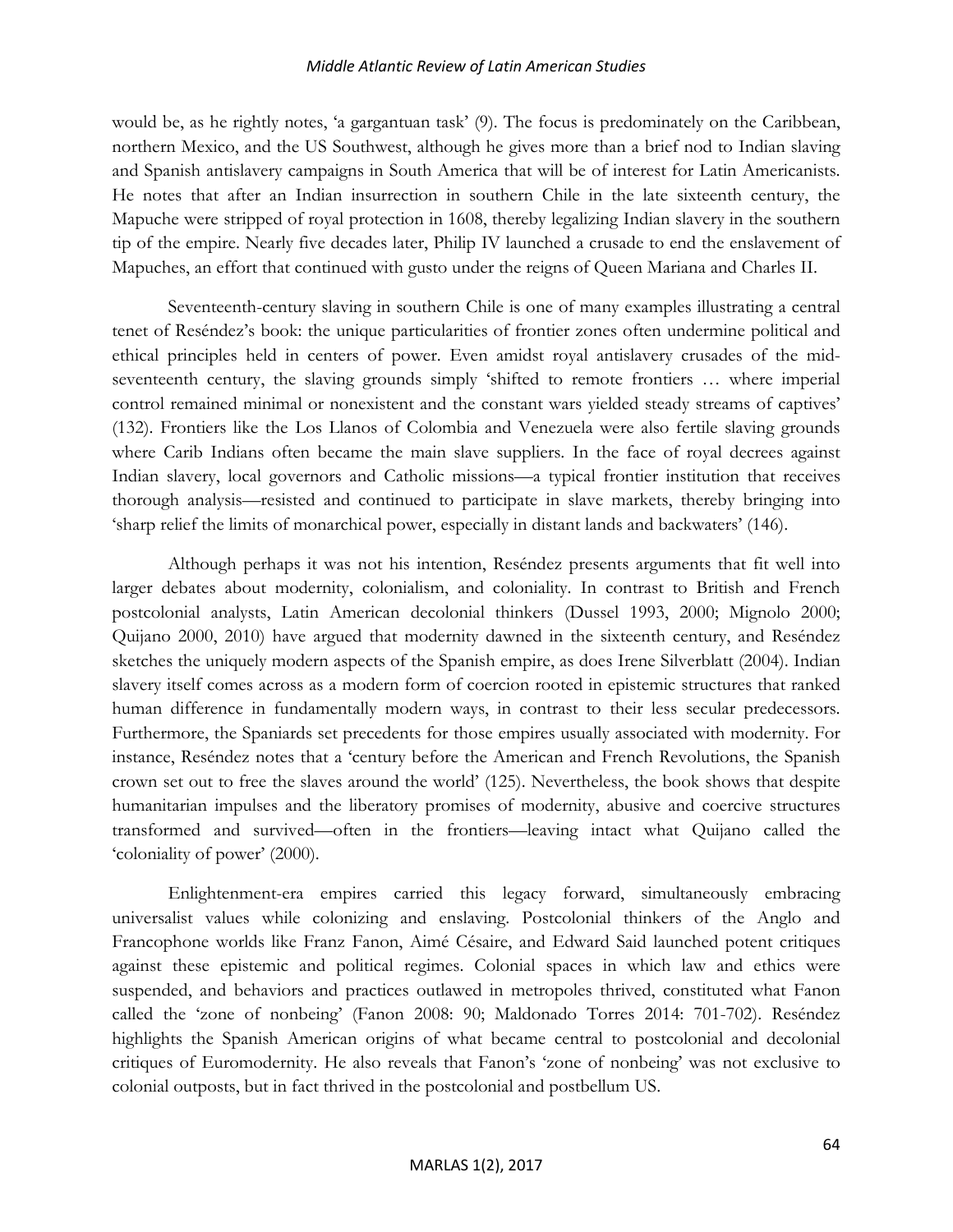### **Conceptualizing the 'Other Slavery'**

Another important conceptual contribution by Reséndez is analyzing the variety of racialized regimes of coerced labor as part of a dynamic and flexible 'other slavery.' Many historians have been hesitant to take this position, although meticulous empirical studies have focused on debt peonage systems that survived in Latin America even long after Reséndez's study cuts off. However, systems like debt peonage are not usually conceptualized as slavery, or even an 'other' slavery, and historians have created a remarkable array of labels for systems of racialized coercion that are at the heart of Reséndez's study while avoiding the s-word. For example, in the Ecuadorian Amazon the market in buying and selling 'debt' (which also meant the human being attached to the debt) has been studied as part of a larger process of 'transfer and export of indigenous labor,' and scholars have debated whether it was the person or the debt that was being purchased in these transactions (Barclay 1998; Muratorio 1991). Even where fraudulent debts permanently attached Indians to whites—an attachment that sometimes passed through generations—historians continue to subsume this under the elusive system of debt peonage. Nevertheless, the consensus is that in many contexts, debts were cooked in fraudulent account books, could almost never be cancelled, and therefore constituted a means to justify the permanent attachment of an indigenous person to an owner.

While certain legal technicalities may distinguish this labor regime from the antebellum chattel slavery or eighteenth- and nineteenth-century colonial slavery that we commonly associate with the term, Reséndez intrepidly calls these systems what they undoubtedly felt like for those subjected to them—slavery, but an 'other slavery' that was sometimes 'disguised as debt peonage' (8). In parts of Mexico, Reséndez argues that after the abolition of slavery, 'debt peonage proliferated… and emerged as the principal mechanism of the other slavery' (238). In other words, for Reséndez, some forms of servitude (but not all) that were legalized as 'debt peonage' were nothing more than a mechanism for legalizing 'other slavery' in postabolition societies.

The concept of 'other slavery' suffers no generalized overuse in this book. Reséndez carefully traces the particularities of coerced labor regimes and distinguishes where the 'other slavery' was most prominent and where different labor regimes prevailed. For instance, the encomienda that ensnared native agriculturalists of central Mexico 'was not tantamount to slavery' although 'abuse was rife' (62). In this context, the tribute paid was more useful than sheer labor power extracted through enslavement. On the other hand, the nomadic hunter-gatherers of northern Mexico 'had little to give but their labor,' and thus their treatment at the hands of the Spaniards 'was tantamount to slavery, albeit with some peculiar features' (93). While at times Reséndez interprets these differences in economic terms, the offensives launched against nomadic and semi-nomadic peoples across the Americas were often justified by placing these peoples on the far end of the civilization-barbarism scale.

So, what exactly is this 'other slavery'? Being the careful historian, Reséndez notes that 'no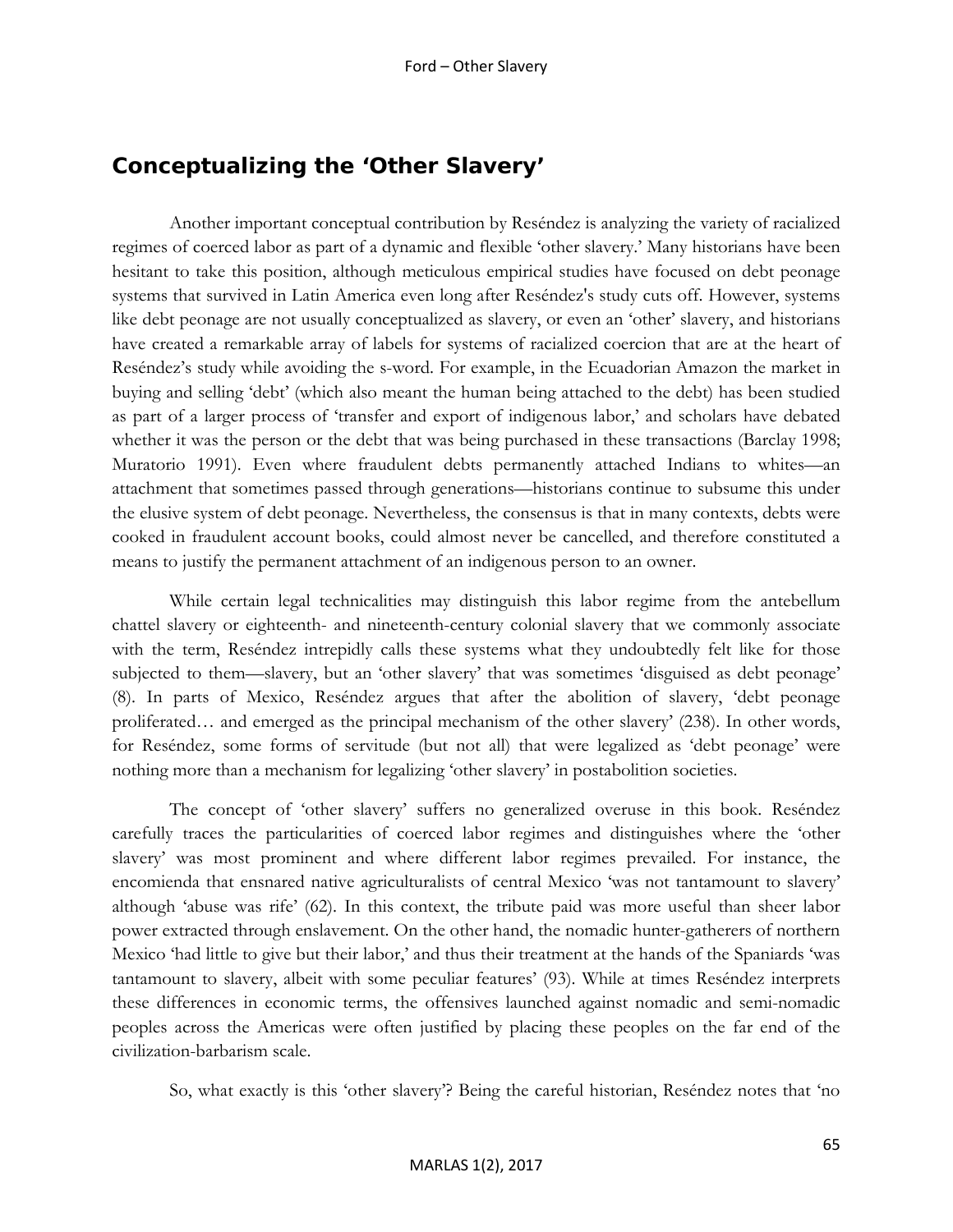simple definition is possible' and that a vast array of institutions looked a lot like slavery but were legal, whereas slavery was officially illegal. There are, however, four common elements that Reséndez identifies: 'forcible removal of the victims from one place to another, inability to leave the workplace, violence or threat of violence to compel them to work, and nominal or no pay' (10). And while the many versions of Indian slavery covered in this book do not strictly meet all four elements, Reséndez undoubtedly points us in the right direction and broadens our perspectives on the coerced labor regimes to which Indians throughout the Americas fell victim and rebelled against.

### **Looking South to Amazonia**

Reséndez's arguments should resonate far beyond the focus of his book, as the enslavement of indigenous peoples in the postcolonial and postabolition era was not a unique outcome of the failures of modern US or Mexican democracies. In many pockets of the Western Hemisphere, such enslavement thrived long after formal abolition (see Brown and Fernandez 1992; Reeve 1988; Stanfield 1998; Wasserstrom 2017), allowing us to spatially and temporally extend Reséndez's conceptual arguments about the 'other slavery' and the transformation of colonial institutions in the republican era.

Even after the official abolition of slavery and tribute in the Andean republics, areas existed of not only tributary systems (Larson 2004; Thurner 1997), but also outright enslavement lasting well into the twentieth century. One of these places is western Amazonia. Our contemporary culture has deployed a variety of means to ignore or misrepresent the histories of places where Indian enslavement thrived. In the upper Amazon, contemporary popular culture—from films and popular media to messages from environmental NGOs—has constructed an image of the region as pristine and unchanged. Films with eye-catching titles like *First Contact: Lost Tribe of the Amazon* (2016) begin by narrating a history that has culminated in a present where 'a few men and women still live in complete isolation, untouched by modern civilization.' Although some popular outlets do a better job than sheer ahistorical romanticizing (see, e.g., Anderson 2016; Marris 2016; Wallace 2015), historical knowledge of these areas of America is desperately lacking.

Popular myths about the upper Amazon and idealized notions of the untouched jungle and the humans who live there do a profound disservice to our understanding of the modern world and its indigenous inhabitants. Romantic myths of the timeless Amazon contribute to a similar historical ignorance that Reséndez's book sets out to disrupt. Rather than remaining unscathed by modern civilization, the upper Amazon has rich and varied histories with both colonial and postcolonial society, and coerced labor regimes, including the 'other slavery,' are central elements in these histories.

Reséndez's 'other slavery' is particularly helpful in analyzing the upper Amazon, as the literature on late nineteenth- and early twentieth-century social history is often cluttered with unclear distinctions between 'slavery' and 'debt peonage,' with both systems—at different times and places—often bleeding into each other. On one hand, scholars have analyzed particular cases of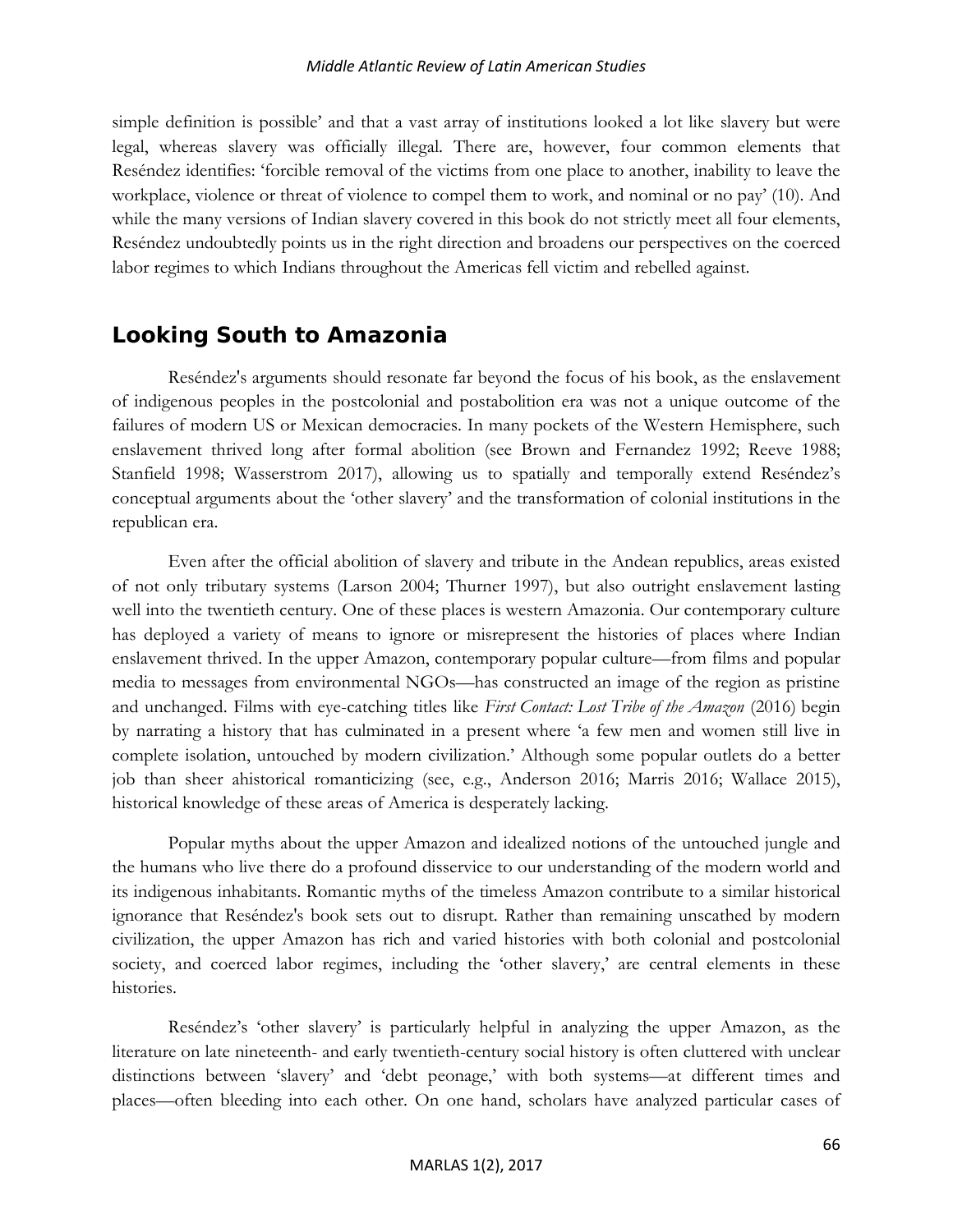clear and violent enslavement, with the Casa Arana operation in the Putumayo being the most notable (Taussig 1987). We now know that this slaving operation was not the norm, but 'represented the most notorious point on a spectrum of Amazonian servitude running from outright enslavement to near autonomy,' as Robert Wasserstrom has rightly pointed out (2017: 36). For Ecuador, Blanca Muratorio (1991) has argued that a less coercive form of debt peonage existed for the Napo Runa, whereby indigenous workers voluntarily took on debt in exchange for access to commodities and were sometimes able to switch patrons when better opportunities arose. These relations, however, were typically wrought with corruption, inflated prices, and forged account books. Nevertheless, throughout western Amazonia, violence, forceful capture, and enslavement of indigenous people often coexisted alongside debt peonage (Brown and Fernandez 1992; Varese 1968: 124-126). The prominence of debt peonage has led some analysts to subsume slavelike systems—where debt is no longer legitimate, violence and force are regularly deployed, and humans can be sold as commodities— under the elusive system of peonage. In other words, the complex history of the region, characterized by diverse racial and labor regimes, has led to equally obscure historiographic terrain.

The ill-defined grey area between peonage and slavery is not unique to literature on the Amazon. Suzanne Miers (2003) has shown that definitions of slavery take on different meanings in different contexts and pivot around questions such as whether slaves were property and could be sold or transferred at the will of the owner—generally known as chattel slavery, although as Miers notes, even this has taken many forms (see also Johnson 2004). Researchers have also hinged distinctions and definitions of slavery on how and why slaves become attached to an owner, the underlying purpose of slavery, and whether the slave condition was one of 'social death' (Patterson 1982), although heated political undercurrents have left open the issue of definition. Matters are not any simpler when we turn to 'Indian slavery.' Rebecca Anne Goetz recently noted that the term has been loosely used for diverse unfree labor regimes, and thus 'defining precisely what we mean when we call a practice or experience "Indian slavery" is a difficult and contested exercise' (Goetz 2016). In my view, Reséndez helps push this nebulous terrain in a productive direction by attempting to shed light on the ways Indian slavery was disguised and justified while operating openly, though sometimes illegally. What is at stake in engaging Reséndez is more than merely replacing 'debt peonage' with 'slavery' or the 'other slavery.' Rather than merely advocating for a new label, we should attempt to understand both the scope of violent capture and enslavement of native peoples, as well as the factors that pushed the system legitimized as debt peonage closer to slavery, such as violence, forceful capture and/or removal, inescapable debt, and the sale/transfer of peoples.

Here, I will briefly attempt to anchor these questions in the social landscape of Ecuador's small and relatively understudied north-central Amazon region (the Oriente). At the end of the nineteenth century, the Oriente experienced an abrupt rupture in its social order when the Jesuits were expelled following the anticlerical Liberal Revolution. Their exit eliminated white settlers' main competitor for domination over indigenous communities. Amidst the rubber boom—a commodity boom desperately starved for labor—merchants made use of many unfree labor practices. Local forms were dependent on place, political economy, and whites' particular racial ideas that were used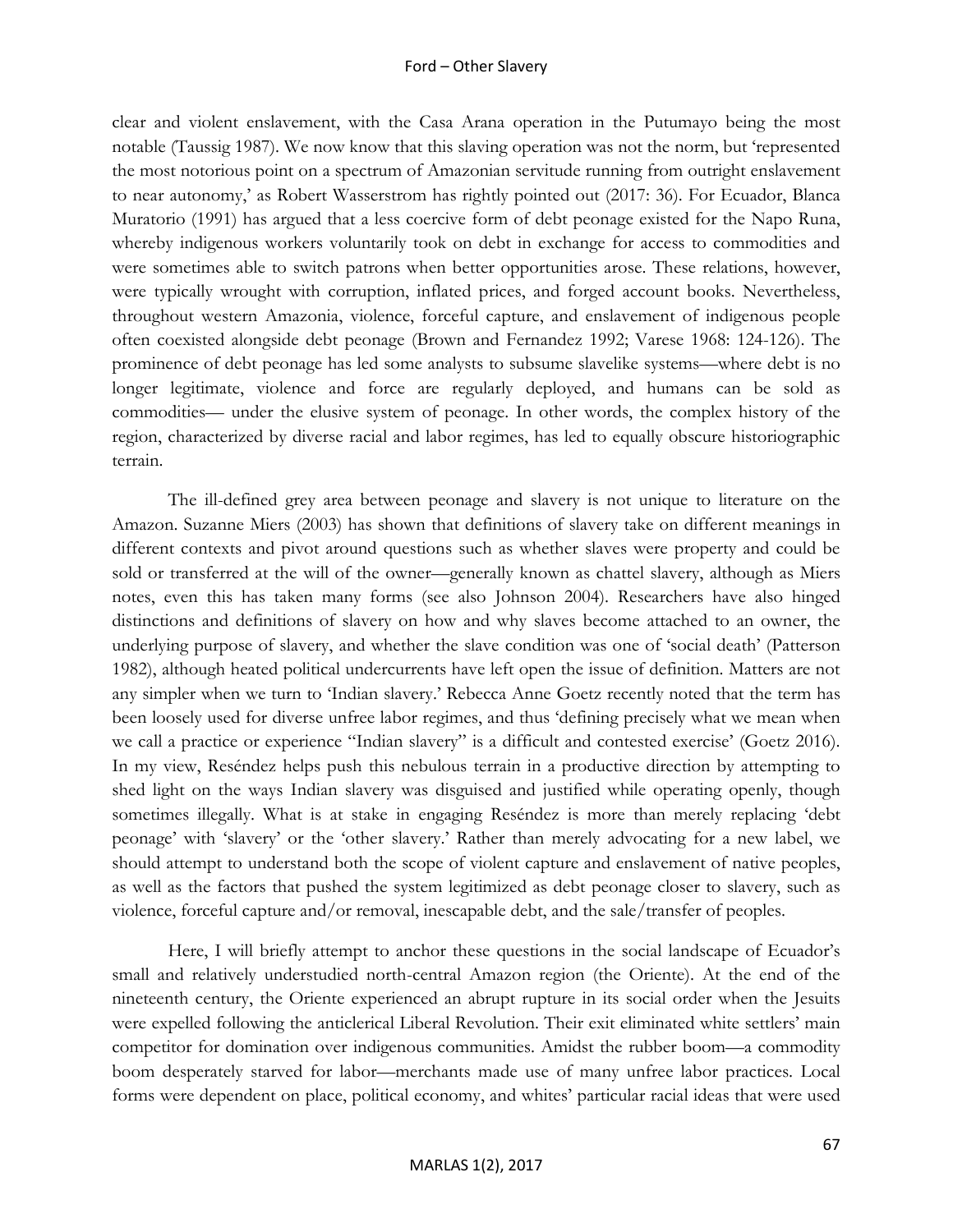to justify the treatment of nonwhites. Many of these labor regimes were remarkably similar to what Reséndez has called the 'other slavery,' and they continued to flourish well into the twentieth century.

As early as 1898, local officials in the Oriente noted that many peonage relationships had become inescapable. Enrique Hurtado reported to his superiors that, 'no indian is free,' and their servitude sometimes extended for three generations (Archivo Nacional del Ecuador, Ministerio del Interior, Oriente, ANE-MIO, 1898). On the Napo, the US missionary Howard K. Dinwiddie suggested that indigenous people were 'for the most part in a condition of peonage which is a form of slavery.' For Dinwiddie, these peons were de facto slaves because they were paid in supplies, not in money, which always contributed to rather than reduced their debt. Furthermore, he noted that in his interactions with locals, 'no instance was mentioned wherein an indian had ever worked off his obligation,' thereby astutely capturing the reality that peonage was often permanent (Dinwiddie 1924: 35). According to one local official, certain merchants like Nicolás Torres became infamous for 'systematically denying the liquidation of debts' (Vicariato Apostólico de Napo, Misión Josefina, hereafter VAN-MJ, 1925a). Denying debt liquidation made the condition of servitude permanent, and debt—the principle organizing mechanism of the system—largely meaningless. Where debt mattered most was in determining the value of a peon, but often the possibility to work off a debt did not exist. Denying liquidation was such a widespread problem that in 1930, the Minister of the Oriente sent a dispatch to all authorities in the region with concrete instructions on the issue (VAN-MJ 1930).

The abused system of peonage also gave rise to a market in buying and selling debt. Scholars have debated whether the rationality behind this practice ultimately amounted to the buying of the person or the debt and have developed complex arguments to support both conclusions (see Barclay 1998: 227-30; Muratorio 1991). Nevertheless, for the persons being transferred/sold, these distinctions were likely irrelevant, as they did not change their condition of servitude or their status as a commodity. It is worth noting that this market operated openly and legally and was considered a *traspaso de cuentas* (transfer of accounts). As the most coveted resource in the region, indigenous people and their labor power were often the only valuable asset for landowners who fell on hard times, and patrons often paid their own debt by selling their peons' debt to their creditors (Barclay 1998). Dinwiddie witnessed this practice along the Napo, whereby indigenous peons were 'transferred from one "patron" to the other by the sale of their "debts"' (1924: 35). In 1922, the director of the Oriente, *indigenista* intellectual Pío Jaramillo Alvarado, condemned whites in the region who 'sold [indians] like animals' (1936: 47). For state authorities, this practice became particularly troublesome when patrons uprooted indigenous peons and sold them across Peruvian, Brazilian, or Colombian borders (VAN-MJ 1925a). Authorities warned that this constituted 'a serious threat to the agricultural interests of the region and can lead to severe depopulation' and urged local leaders to punish any landowner who did so, although sanctions rarely occurred (VAN-MJ 1918).

The market in buying and selling Indians/debt was so powerful that even those who frowned on the practice were forced to participate in it. As late as 1958, the newly established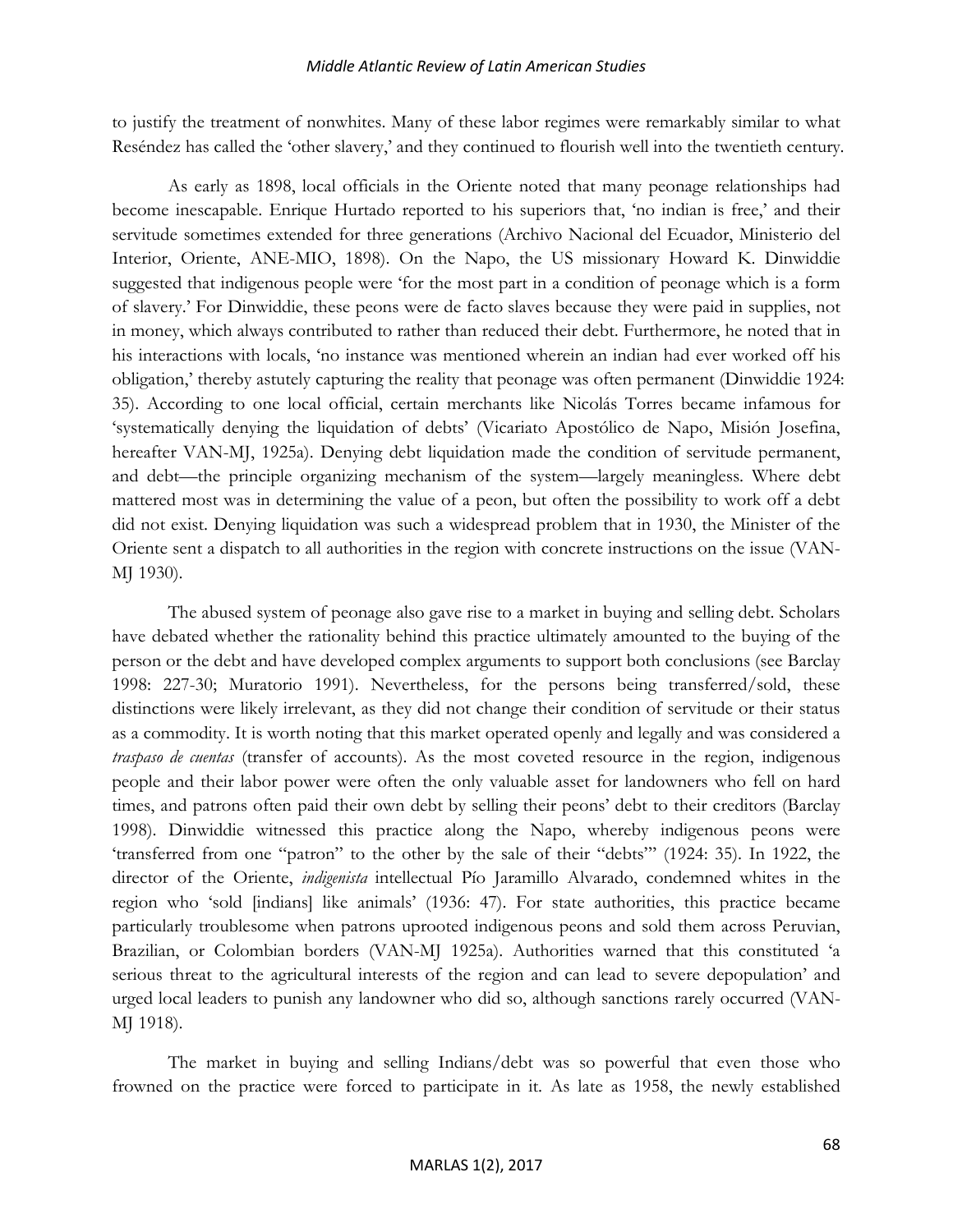Capuchin mission at Nueva Rocafuerte faced a series of difficulties, the main one being the 'lack of freedom enjoyed by the local indigenous population,' which was 'almost completely dependent on señor Francisco Mejía.' In order to overcome this difficulty, the Capuchin mission bought Mejía's hacienda on the shores of the Payamino river. With the purchase, came 'all of the natives that were, in one form or another, dependent on Señor Mejía' (VAN-MJ 1958). According to Francisco Javier Beghin, the native people who came with the land continued to work for the mission 'voluntarily.' In the pages of *El Comercio,* Beghin argued that in the Oriente, 'the Indian is a merchandise that can be bought and sold at the will of the owners,' amounting to what he called a system of 'true slavery' (Beghin 1963).

The abused system of debt peonage was not the only way local merchants created a slavelike system. Outright slave raids also occurred simultaneously, accompanied by physical violence, which Reséndez identifies as an integral part of the 'other slavery.' Archival records show that in October 1910, local authorities were informed of a night raid by the Peruvian Ramón Ugalte who kidnapped numerous indigenous women and children from the Florencia hacienda (Archivo de la Gobernación de Napo, Tena, hereafter AGN 1910b). Most often, however, victims of violent capture were not peons, who were more to the 'civilized' end of the local spectrum of race-thinking, but those who occupied remote portions of the forest, had violently resisted contact with whites, and did not speak Kichwa. Dating back to the early years of the rubber boom, these people—often referred to by whites as infidels, savages, or barbarians*—*were 'simply captured with physical violence in the most remote areas' and spent their lives in servitude (Barclay 1998: 197). In 1903, Hamilton Rice witnessed this first hand, writing that in 'the battles of the rubber forests, the savages come out second best.' After being captured, their left cheek was branded, which signified 'slavery until maturity, in the majority of cases for life' (Rice 1903: 413-414). Violence was not reserved exclusively for the forceful seizure of unconquered peoples, but also for those already under the settlers' control. One local official noted that numerous colonists possessed an 'arsenal of bars*,* stocks, and other instruments of torture to impose terror among the Indians in order to put them at their service' (AGN 1916).

The same civil authorities that condemned white abuses against the more 'civilized' peons sometimes condoned war parties against the 'savages,' suggesting the importance of white racethinking in determining the 'proper' treatment of nonwhites. In August 1910, Genaro Garcia reported that the indigenous peons of Hector E. Garcés were attacked by 'savages from the Nushino,' and in retaliation, the *jefe político* of Napo formed a war party to pursue and capture the assailants. When the governor of the Oriente was informed of this, he did not condemn the war party but wrote requesting details about the pursuit and information on the makeup of the war party, 'with distinction between whites and Indians,' in order to offer modest payment for their services (AGN 1910a). Although we do not know if this war party was successful, it is clear that these raids often succeeded in capturing and enslaving so-called 'savages.' In his travels, Dinwiddie came across captive slaves at Bélgica, Huasis, and La Providencia haciendas and heard stories of a group of men who 'went to steal Aukas [Huaorani] for slaves,' and others attempting to form a 'well armed party for the purpose of shooting Indians' (Dinwiddie 1924: 45-47). White perspectives on the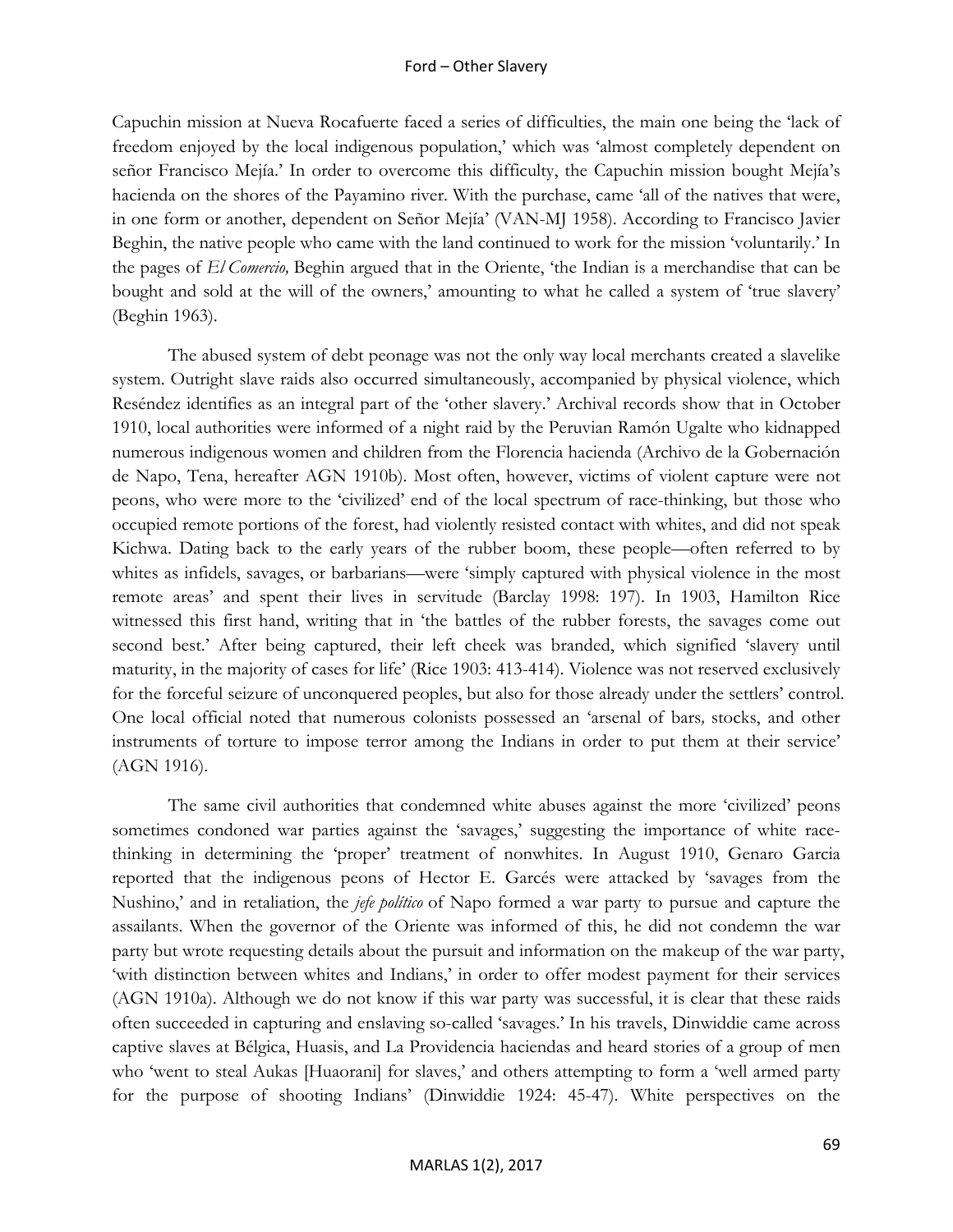Huaorani—a regular target for violent slaving raids—were perhaps most clearly elaborated by Sam Souder, a North American fortune seeker who arrived in the Oriente around 1910 and stayed for more than two decades. When asked about the future of the area, Souder replied, 'first exterminate the damned Aucas, and then we can talk about a bright future and all that sort of thing!' (in Blomberg 1956: 32).

While most of these slaving operations were relatively unknown by Ecuadorians outside the region, occasionally they became national political scandals. In 1909, Miguel Román wrote to President Eloy Alfaro to inform him of a vibrant slave trade operated by a Colombian named Jaime Mejía. Román noted that many formerly flourishing towns were in shambles because Mejía had taken to stealing Indians from Ecuadorian haciendas and rubber traders and selling them to Peruvians in Iquitos. According to Abraham Pinzón, many civil authorities knew about this but had been silenced out of fear. The Peruvian commissioner on the lower Curaray noted that every time Mejía arrived in Iquitos, he had indigenous Ecuadorians to sell. Nicolás Torres supposedly 'saved' an indigenous woman, Virginia Coquinche, from a dark future in Iquitos by buying her from Peruvians and taking her to his hacienda (ANE 1909). Román was not the only one who recognized the destructive effects of this slave trade on the regional population. Reflecting on this era, Fernando Andrade also noted that entire indigenous populations in numerous settlements had been forcefully taken to Iquitos (in Dall'Alba 1992: 53).

Less dramatic forms of capture also permeated the region. In November 1921, Pablo Surbacco de Lara wrote to the *teniente político* of Coca informing him that: 'numerous indigenous women from Sarayaku have come to file complains that their fathers, sons, and husbands are being arbitrarily detained by Mr. Abrahán Ron and José Antonio Baquero' and forced to work on their estates. The women bringing the complaint to the authorities were keenly aware that these were illegal attacks on individual liberty, citing the fact that *concertaje* (debt labor) was abolished. Surbacco urged the authorities to inquire into the truth about the detained men and free them from this illegal servitude so that they could return to their families (VAN-MJ 1921).

Although some government officials condemned the abuse committed against the Indians, seeing it as 'backward' and 'uncivilized' to exploit populations with, in the words of one official in Quito, an 'intellectual capacity [that] is so limited,' government officials were not beyond coercing local Indians into unpaid labor (VAN-MJ 1918). In 1922, a Josephine priest noted that roughly twenty percent of the local nonindebted indigenous population typically worked two days per week for civil authorities without pay (VAN-MJ undated). Sometimes they received pay, but this was more an exception than the rule (Dyott 1926).

Even after the rubber boom burst, and despite numerous laws aimed at eliminating *concertaje,*  systems of coerced labor remained intact. Beginning in the 1930s, a program of intraregional passports mandated that native workers carry documents naming the employer with whom they held debt (Wasserstrom and Bustamante 2015: 6). In a study of the budding oil region published in 1969, Agustín Cueva noted that the debt peonage system had been slowly breaking apart over the previous ten years. According to Cueva, it was not uncommon to hear indigenous people exclaiming "Soy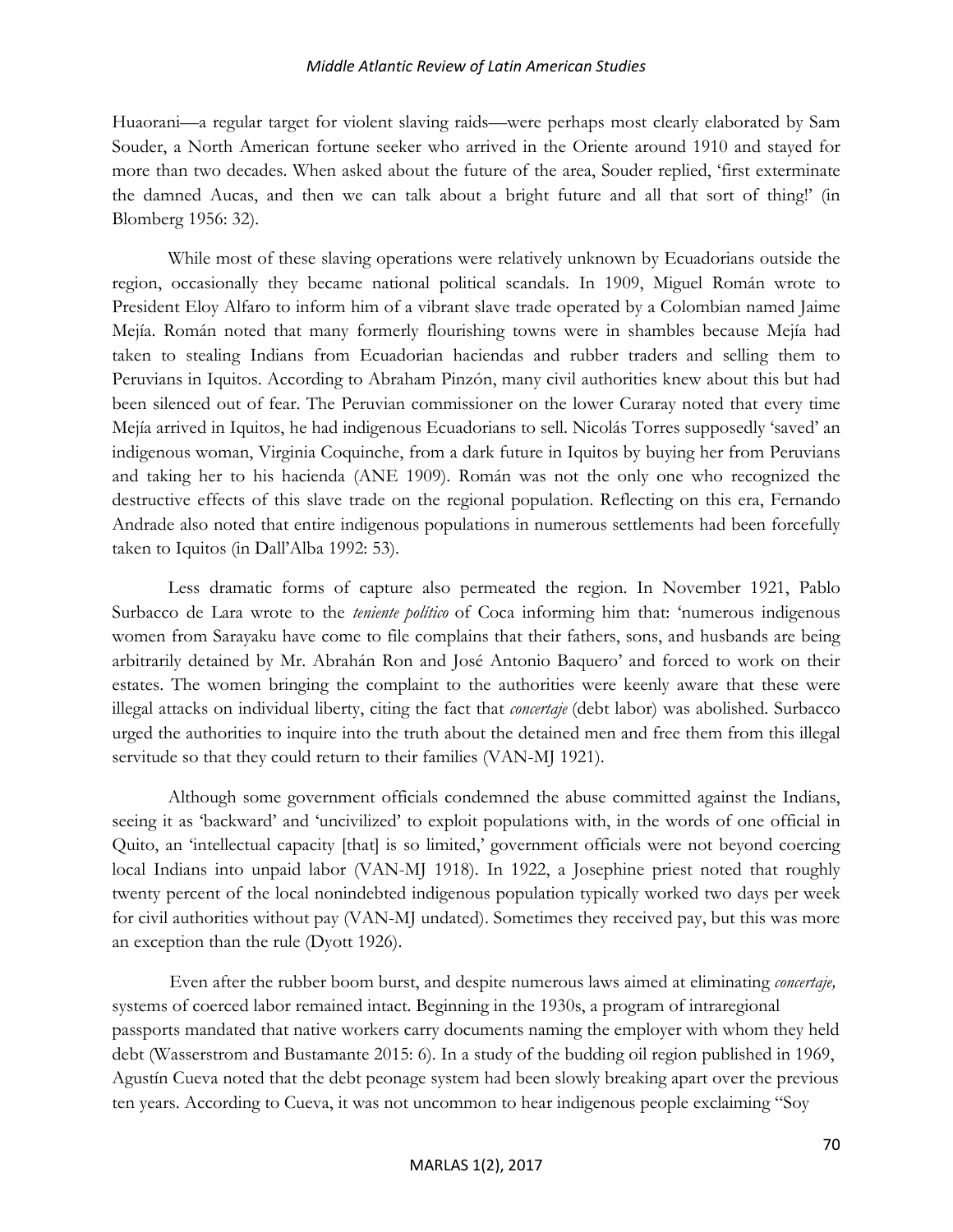libre!" (I am free!) along the shores of the Napo. Nevertheless, some haciendas maintained what he called 'feudal' conditions of peonage (Cueva 1969).

## **Conclusion**

This brief foray into the history of the Ecuadorian Amazon shows that a variety of unfree labor regimes existed well into the twentieth century, and many of them parallel what Reséndez calls the 'other slavery.' We are fortunate that Reséndez has produced such an empirically rich study with numerous opportunities to engage his conceptual arguments beyond the scope of the book. It should force us to ask a few important questions: How extensive was the 'other slavery'? Where did it exist? When and how did it end? Reséndez's study should also push us to examine the scope of violent capture and enslavement of native peoples, as well as the ill-defined grey areas where debt peonage bled into something akin to the other slavery. Some of the ways in which this occurred, as outlined here and in Reséndez's book, included the impossibility of canceling debt, the use of violence or force to move peons against their will, and the development of a market to buy and sell people under the guise of debt. By carefully analyzing the scope of coerced and racialized labor, we can engage, and perhaps more fully develop, Reséndez's concept of the 'other slavery'

### **References**

Anderson, J 2016 An Isolated Tribe Emerges from the Rainforest. *The New Yorker,* 8 & 15 August [online access at [http://www.newyorker.com/magazine/2016/08/08/an-isolated-tribe-emerges](http://www.newyorker.com/magazine/2016/08/08/an-isolated-tribe-emerges-from-the-rain-forest)[from-the-rain-forest;](http://www.newyorker.com/magazine/2016/08/08/an-isolated-tribe-emerges-from-the-rain-forest) last accessed 14 July 2017].

Archivo de la Gobernación de Napo, Tena (AGN) 1910a. Genaro García to Señor Jefe Político del Cantón Napo, 16 August.

Archivo de la Gobernación de Napo, Tena (AGN) 1910b. Genaro García to Señor Jefe Político del Cantón Napo, 21 October.

Archivo de la Gobernación de Napo, Tena (AGN) 1916. Ministerio de Instrucción Pública, Sección Agricultura y Oriente. [name illegible] to Jefe Político del Cantón Napo-Curaray, 18 December.

Archivo Nacional del Ecuador (ANE) 1909. Miguel A. Román to General Eloy Alfaro. "Reservas" 1873-1926, folder 177, January.

Archivo Nacional del Ecuador, Ministerio del Interior, Oriente (ANE-MIO) 1898. E. Hurtado to Señor Ministro de lo Interior y Policía, 5 September.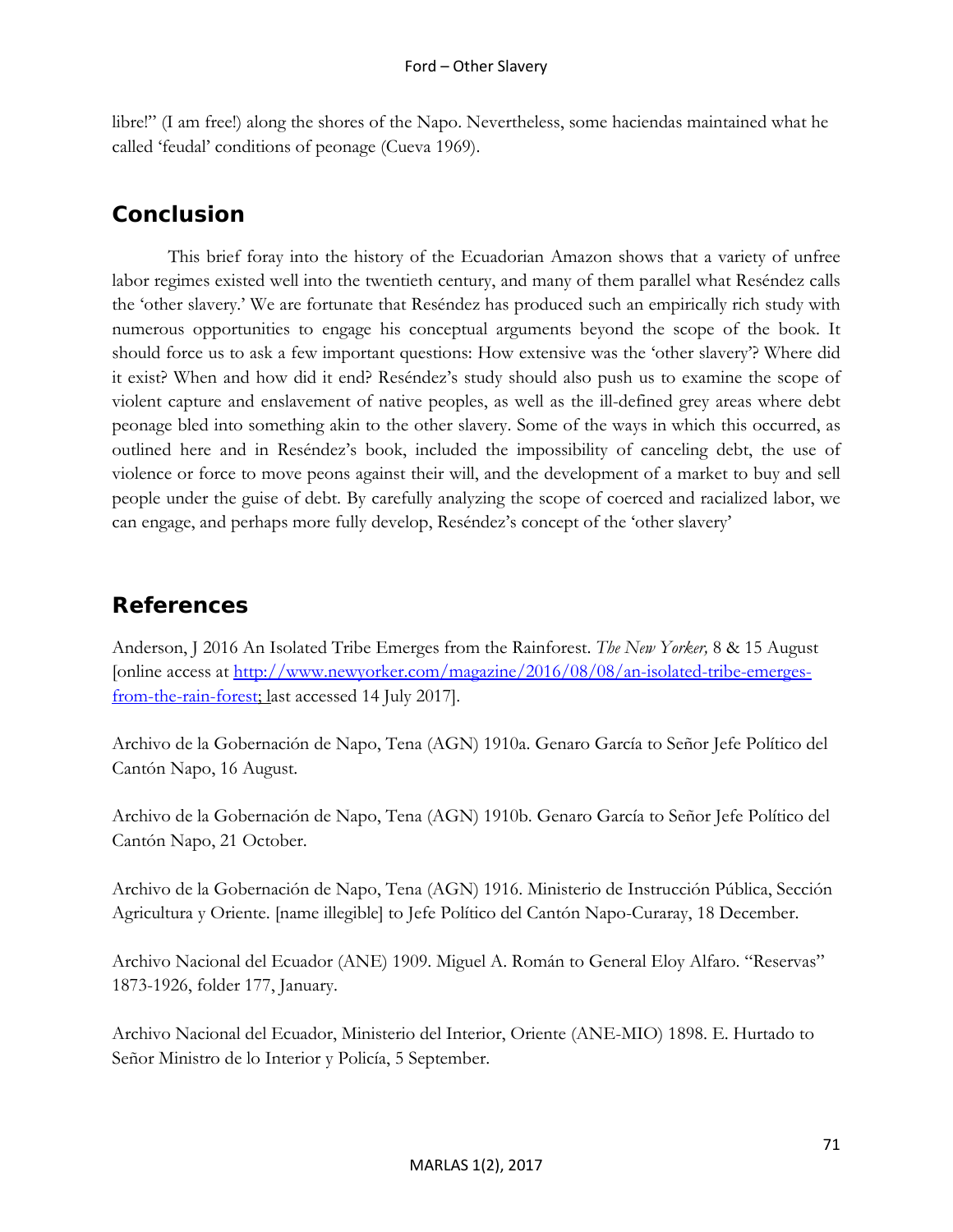Barclay, F 1998 Sociedad y economía en el espacio cauchero ecuatoriano de la cuenca del Río Napo, 1870-1930. In: P Jordán, ed. *Fronteras, colonización y mano de obra indígena en la Amazonía Andina (Siglos XIX-XX).* Lima: Editorial de la Pontificia Universidad Católica de Perú; Barcelona: Universitat de Barcelona y el Taller de Estudios e Investigaciones Andino-Amazónicas, pp. 137-239.

Beghin, FJ 1963 Señálase existencia de verdadero esclavismo en algunas regiones del Oriente Ecuatoriano. *El Comercio*, 22 July.

Blomberg, R 1956 *The Naked Aucas: An Account of the Indians of Ecuador.* London: George Allen & Unwin Ltd.

Brown, M and Fernandez E 1992 Tribe and State in a Frontier Mosaic: The Asháninka of Eastern Peru. In: Ferguson, B and Whitehead, N, eds. *War in the Tribal Zone: Expanding States and Indigenous Warfare.* Santa Fe: School of American Research Press, 1992, pp. 175-197.

Cueva, A 1969 *Los Quichuas del Coca y el Napo.* Quito: Universidad Central del Ecuador.

Dall'Alba, L (ed.) 1992 *Pioneros, nativos y colonos: El Dorado en el siglo veinte.* Quito: Abya-Yala.

Dinwiddie, HB 1924 *Ecuador: A Missionary Survey.* New York: Christian and Missionary Alliance.

Dussel, E 1993 Eurocentrism and Modernity. *boundary 2,* 20 (2): 65-76.

Dussel, E 2000 Europe, Modernity, and Eurocentrism. *Nepantla: Views from the South,* 1 (3): 465-478.

Dyott, GM 1926 On the Trail of the Unknown: In the Wilds of Ecuador and the Amazon. New York: G.P. Putnam's Sons.

Fanon, F 2008 [1952] *Black Skin, White Masks.* London: Pluto Press.

*First Contact: Lost Tribe of the Amazon* 2016 [film] Directed by A. MacQueen. UK: Television Corp.

Goetz, RA 2016 Indian Slavery: An Atlantic and Hemispheric Phenomenon. *History Compass,* 14 (2): 59-70.

Jaramillo Alvarado, P 1936 [1922] *El indio ecuatoriano: Contribución al estudio de la sociología indo-americana.*  Quito: Talleres Gráficos del Estado.

Johnson, W (ed.) 2004 *The Chattel Principle: Internal Slave Trades in the Americas*. New Haven & London: Yale University Press.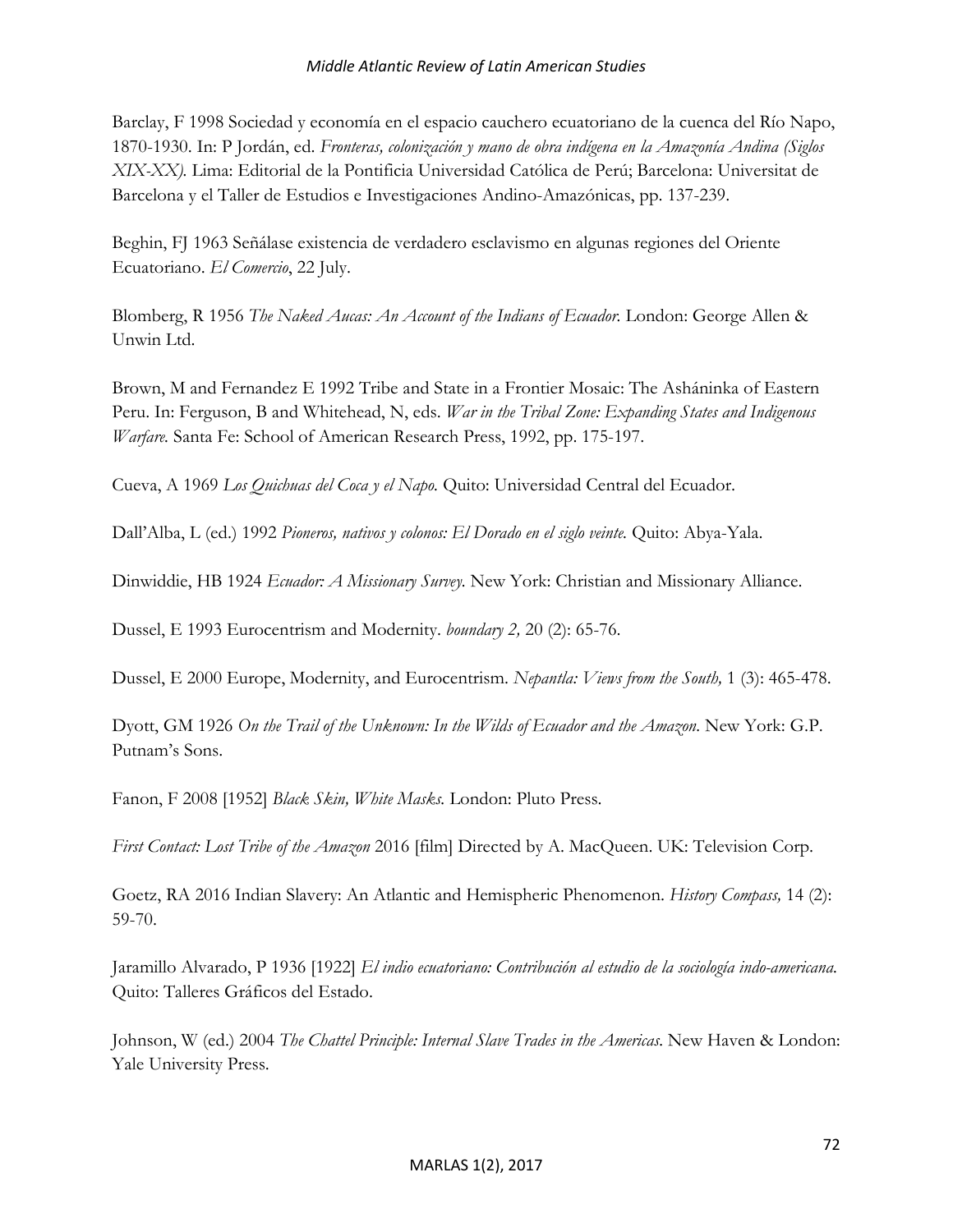Larson, B 2004 *Trials of Nation Making: Liberalism, Race, and Ethnicity in the Andes, 1810-1910.*  Cambridge: Cambridge University Press.

Mahmood, S 2005 *Politics of Piety: The Islamic Revival and the Feminist Subject.* Princeton: Princeton University Press.

Maldonado Torres, N 2014 Race, Religion, and Ethics in the Modern/Colonial World. *Journal of Religious Ethics,* 42 (4): 691-711.

Marris, E 2016 This Park in Peru is Nature 'in Its Full Glory'—With Hunters. *National Geographic,*  June [online access at http://www.nationalgeographic.com/magazine/2016/06/manu-perubiodiversity-national-parks/; last accessed 15 July 2017].

Miers, S 2003 Slavery: A Question of Definition. *Slavery and Abolition: A Journal of Slave and Post-Slave Studies,* 24 (2): 1-16.

Mignolo, W 2000 *Local Histories/Global Designs: Coloniality, Subaltern Knowledges and Border Thinking.*  Princeton: Princeton University Press.

Muratorio, B 1991 *The Life and Times of Grandfather Alonso: Culture and History in the Upper Amazon.*  New Brunswick: Rutgers University Press.

Patterson, O 1982 *Slavery and Social Death: A Comparative Study.* Cambridge: Harvard University Press.

Quijano, A 2000 Coloniality of Power, Eurocentrism, and Latin America. *Nepantla: Views from the South* 1 (3): 533-580.

Quijano, A 2010 Coloniality and Modernity/Rationality. In: Mignolo, W and Escobar, A *Globalization and the Decolonial Option.* London: Routledge, pp. 22-32.

Reeve, M 1988 Cauchu Uras: Lowland Quichua Histories of the Amazon Rubber Boom. In: Hill, J Rethinking History and Myth: Indigenous South American Perspectives on the Past. Urbana: University of Illinois Press. pp. 19-34.

Reséndez, A 2016 *The Other Slavery: The Uncovered Story of Indian Enslavement in America*. Boston: Mariner Books, Houghton Mifflin Harcourt.

Rice, H 1903 From Quito to the Amazon via the River Napo. *The Geography Journal*, 21 (4): 401-418.

Roberts, WC 2017 The Idea of Emancipation After Postcolonial Theory. *Interventions,* 19 (6): 747- 763.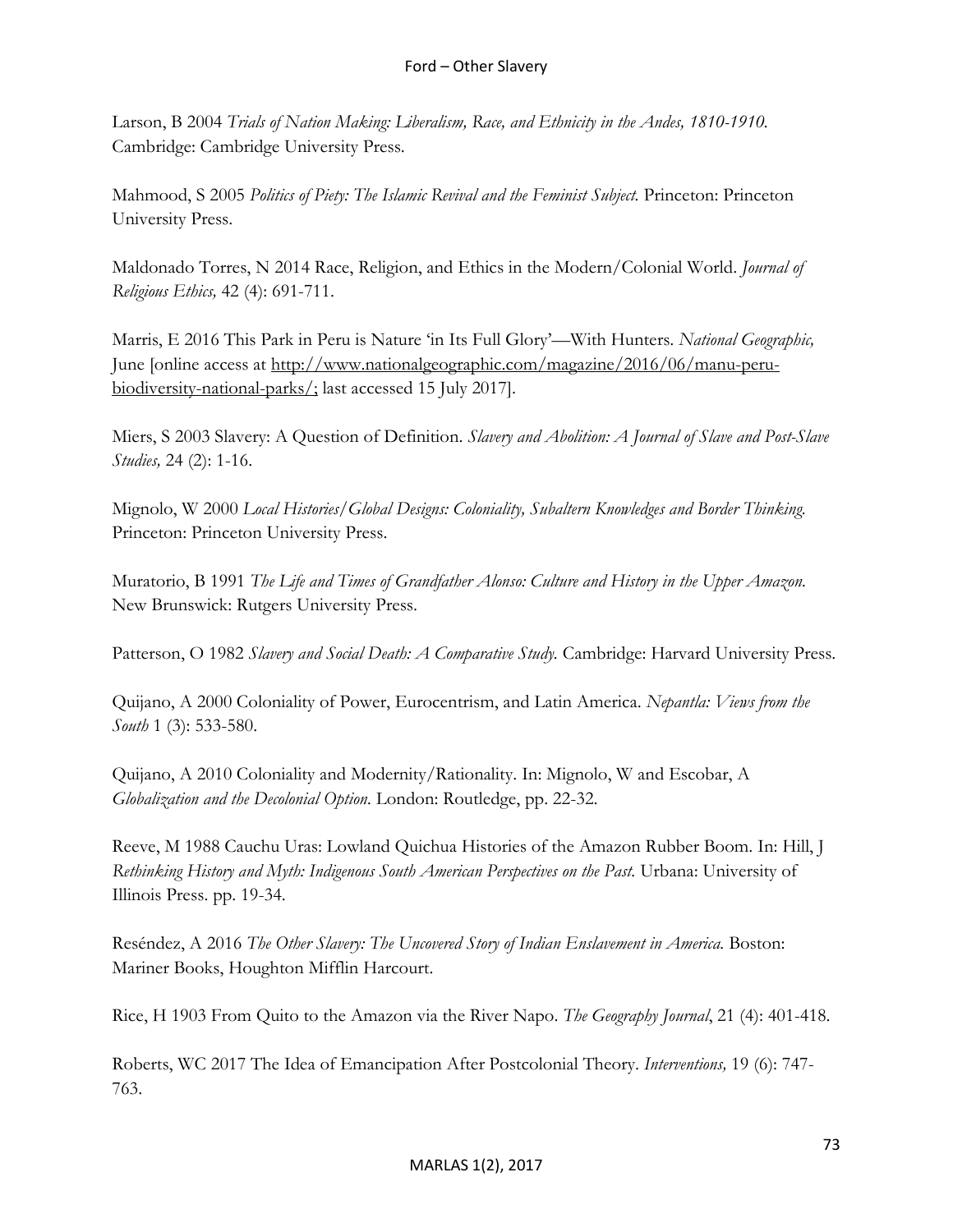Silverblatt, I 2004 *Modern Inquisitions: Peru and the Colonial Origins of the Civilized World.* Durham: Duke University Press.

Stanfield, ME 1998 *Red Rubber, Bleeding Trees: Violence, Slavery, and Empire in Northwest Amazonia, 1850- 1933.* Albuquerque: University of New Mexico Press.

Taussig, M 1987 *Shamanism, Colonialism, and the Wild Man: A Study in Terror and Healing.* Chicago: University of Chicago Press.

Thurner, M 1997 *From Two Republics to One Divided: Contradictions of Postcolonial Nationmaking in Andean Peru.* Durham & London: Duke University Press.

Treuer, D 2017 The new book 'The Other Slavery' will make you rethink American history. *Los Angeles Times,* 13 May [online access at http://www.latimes.com/books/jacketcopy/la-ca-jc-nativeamerican-slavery-20160505-snap-story.html; last accessed 14 July 2017].

Varese, S 1968 *Salt of the Mountain: Campa Asháninka History and Resistance in the Peruvian Jungle.*  Translated from Spanish by Susan Giersbach Rascón. 2002. Norman: University of Oklahoma Press.

Vicariato Apóstolico de Napo, Misión Josefina, (VAN-MJ) [undated]. Bodas de Oro, Inicios de la Mision de Napo, Ecuador, 1922-1972, pp. 30-31.

Vicariato Apóstolico del Napo, Misión Josefina (VAN-MJ) 1918. José María Ayora, Ministerio de lo Interior, sección Oriente to Señor Jefe Político del Cantón Napo-Curaray, 5 January.

Vicariato Apóstolico de Napo, Misión Josefina, (VAN-MJ) 1921. Pablo Surbacco de Lara to Señor Teniente Político de La Coca, no. 140. 15 November.

Vicariato Apóstolico de Napo, Misión Josefina, (VAN-MJ) 1925a. José Rafael Bustamante to Señor Gobernador de la Provincia Norte Oriente, Tena. 3 December.

Vicariato Apóstolico de Napo, Misión Josefina (VAN-MJ) 1930. Ministerio de Provisión Social, Dirección de Oriente, to Señor Presidente del Consejo Provincial de Napo-Pastaza. 13 October.

Vicariato Apóstolico de Napo, Misión Josefina, (VAN-MJ) 1958. Friar Miguel Arruasu to Monseñor Maximiliano Spiller, 5 December.

Wallace, S 2015 Some Isolated Tribes in the Amazon are Initiating Contact. *National Geographic,* 13 August [online access at http://news.nationalgeographic.com/2015/08/150813-uncontactedamazon-tribes-peru-brazil/; last accessed 15 July 2017].